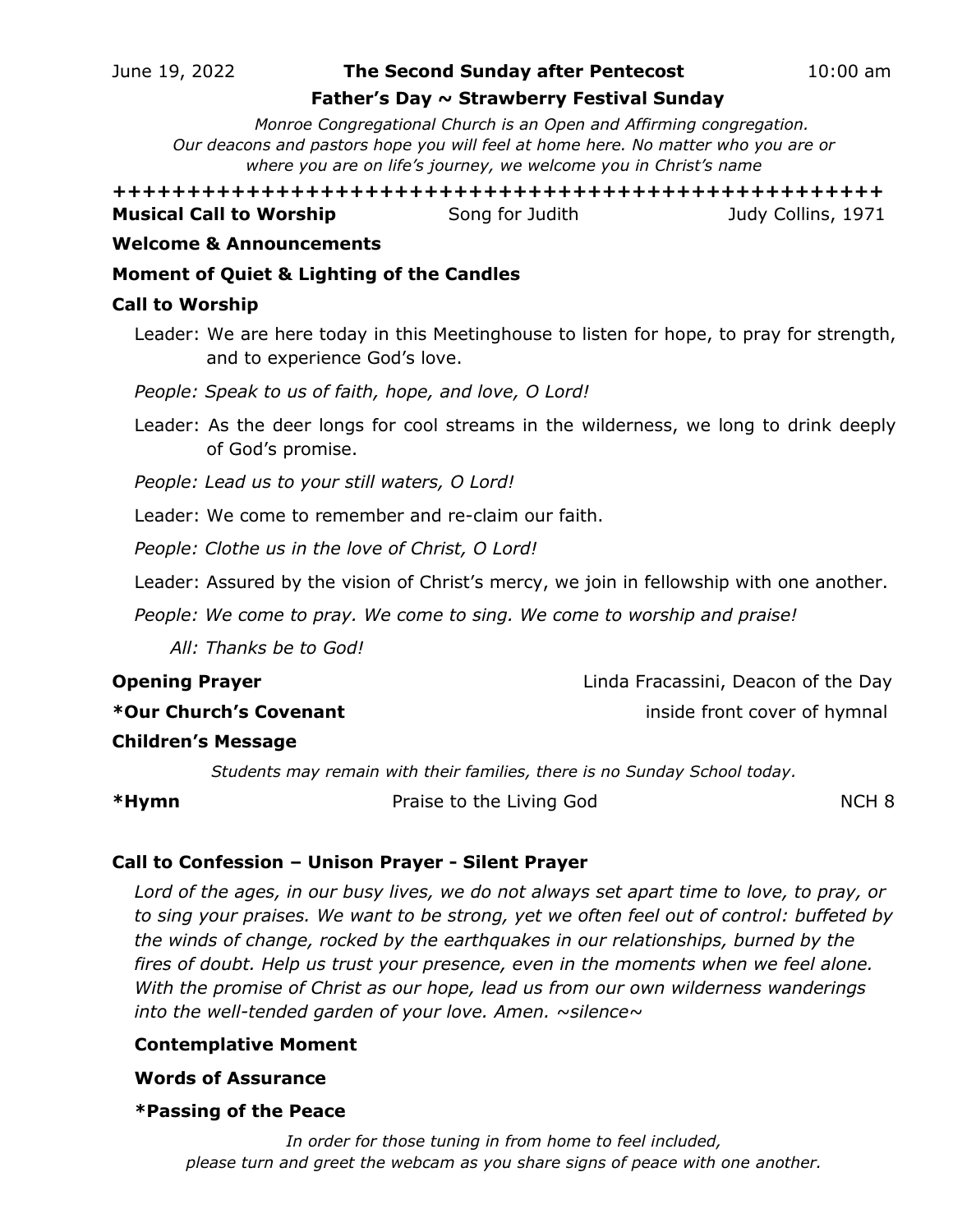#### **Pastoral Prayer – Silent Prayer -- Lord's Prayer**

*Our Father who art in heaven, hallowed be thy name. Thy kingdom come. Thy will be done on earth as it is in heaven. Give us this day our daily bread. And forgive us our debts as we forgive our debtors. And lead us not into temptation, but deliver us from evil. For thine is the kingdom and the power and the glory forever. Amen.*

#### **Time for Giving**

#### **Invitation**

**Offertory River In Judea** Linda Marcus/Jack Feldman, 1989

*Our offering plate will be passed among us today. You may give online at [www.mcc-ucc/donate.](http://www.mcc-ucc/donate)*

#### \***Doxology and Presentation**

*Praise God, from whom all blessings flow, Praise Christ, the Word in flesh, born low, Praise Holy Spirit, evermore, One God, triune, whom we adore. Amen!* 

## \***Prayer of Dedication**

| <b>Scripture</b>     |                                                 | Galatians 3:23-29, page 1061<br>If you would like to read along, Bibles may be found underneath the pew in front of you. |
|----------------------|-------------------------------------------------|--------------------------------------------------------------------------------------------------------------------------|
| Sermon               | Who's On Your Team?                             | Rev. Jennifer Gingras                                                                                                    |
| *Hymn                | Come, Labor On (verses 1 & 4)<br><b>NCH 532</b> |                                                                                                                          |
| <b>Benediction</b>   |                                                 |                                                                                                                          |
| <b>Parting Music</b> | Makin' Berries                                  | Music: Walter Donaldson, 1928<br>Lyrics: Darryl Strawberry, 1972                                                         |
|                      |                                                 |                                                                                                                          |

**God is still speaking,** *welcome* to all who are worshipping with us today, in-person and online! Worship is live streamed on church's You Tube Channel under CCLI Streaming License #2169137 on: [https://www.youtube.com/monroecongregationalchurchucc,](https://www.youtube.com/monroecongregationalchurchucc) as well as on our Facebook page "Monroe Congregational Church, UCC"

We are an **Open & Affirming** congregation of the United Church of Christ, and we invite everyone to join in the full life and ministry of this church. We strive in word and deed to be faithful to Jesus' model of loving acceptance and welcome to all persons, inclusive of every age, race, ability, economic and social status, nationality, faith background, gender, sexual orientation, gender identity and expression, marital standing and family structure.

**COVID-19 Safety:** In order to keep our community members safe *(including children under 12, the immune-compromised and those not yet fully vaccinated)*, please follow these guidelines:

- Please stay home if you feel sick or have a fever (catch us on YouTube/Facebook)
- Please wear a mask indoors (if you need one, just ask!)
- We have provided hand sanitizer and tissues in the pews, please use carefully as the chemicals are corrosive on wood and other surfaces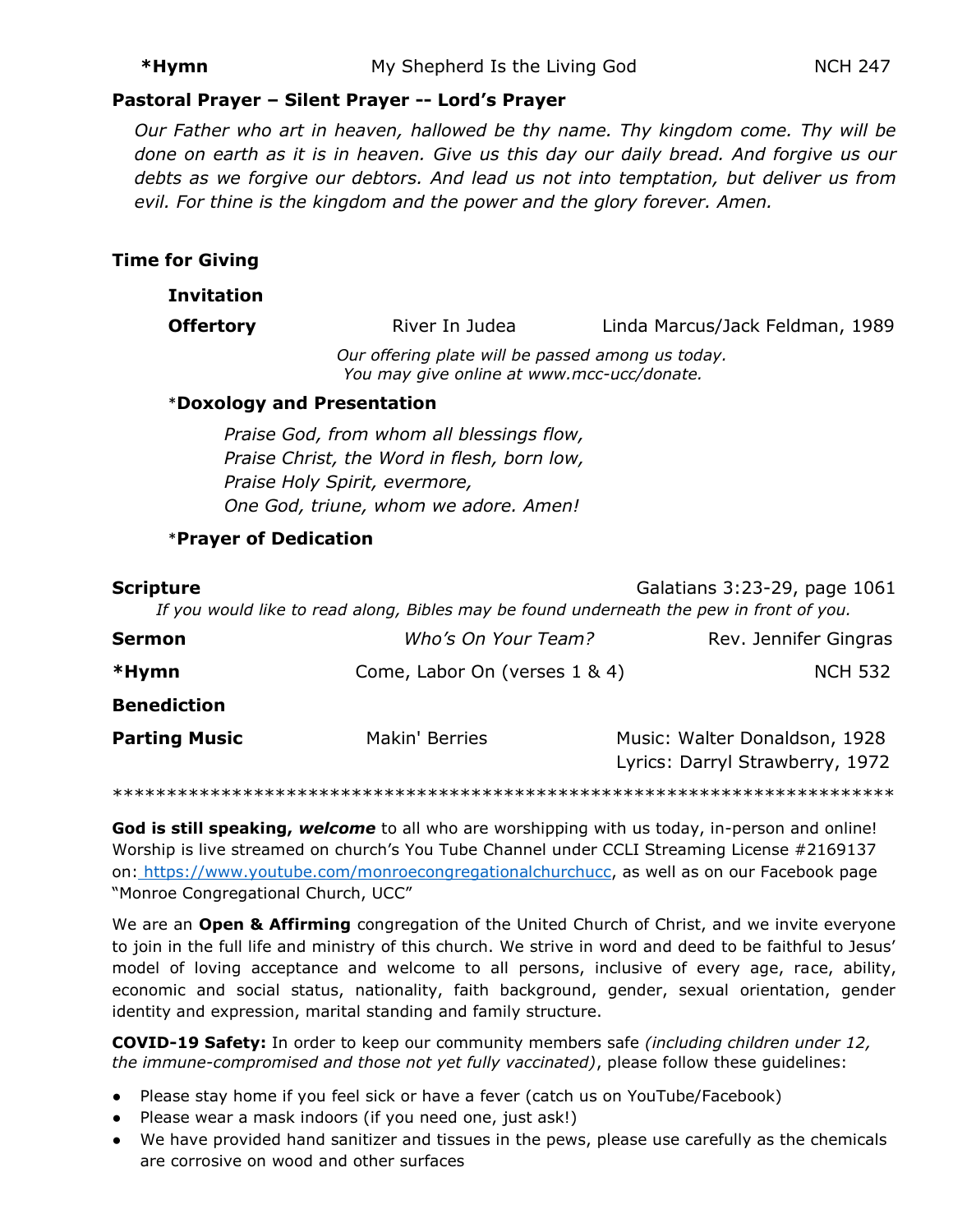

If you'd like to **give online** during worship (or anytime), simply scan this QR code, which will take you to our VANCO electronic giving page. Thank you so much for your support.

## **Thank you for assisting in this morning's worship!**

- **Deacon:** Linda Fracassini
- **Usher:** Clark Gingras
- **Trustee:** James Brown
- **Counter:** Bill Stadler
- **Web Steward:** Scott Young



## *The flowers this morning are given by the Maiolo family in celebration of MCC's 50th Strawberry Festival!*

**Flowers for Worship:** Would you like to honor or remember a loved one, or celebrate a milestone? You can do so, while also helping Monroe Congregational Church continue its tradition of fresh **flowers** on the communion table. If you do not have access to a computer for online signup, call Diane in the office 203-268-9327,

and she will help! You may choose to arrange flowers from your garden, purchase an arrangement, or send a check (\$25) to Monroe Congregational Church (memo: "flowers" & the date) or use our website to pay online, and we will order for you. If you are suppling the flowers yourself, please set them up between 9:30am and 9:45am, before worship. Thank you! *<https://www.signupgenius.com/go/10C0C48ADAC2CA5FEC61-flowers>*



to the following people and to anyone we may have missed, we will keep you in our prayers. (Number is birth date)

Scott Young<sup>(19)</sup> Katie Young<sup>(19)</sup> Chantal Crosnier (20) Meg Sullivan<sup>(20)</sup> Juliette Nealon<sup>(21)</sup> Julia Gutierrez<sup>(23)</sup> Hannah Halloran (23)



**Happy Wedding Anniversary** to the following couples and to anyone we may have missed, we will keep you in our prayers. (Number is anniversary date)

Ron & Peggy Villani (24)

**\*\*\*\*\*\*\*\*\*\*\*\*\*\*\*\*\*\*\*\*\*\*\*\*\*\*\*\*\*\*\*\*\*\*\*\*\*\*\*\*\*\*\*\*\*\*\*\*\*\*\*\*\*\*\*\*\*\*\*\*\*\*\*\***



The **Monroe Summer Day Camp** will be renting our MCC campus again this year. The camp will provide added income for the church during the months of June, July and August paying \$550 per week for 65 campers and \$10 more for each additional camper with a cap of 75 campers this year.

If you need to enter the building between 7:30 a.m. and 5:00 p.m., Monday – Friday please stop into the office and ask Diane to notify the camp director. If the office is closed, please ask someone to notify the camp director, Karen, of your presence.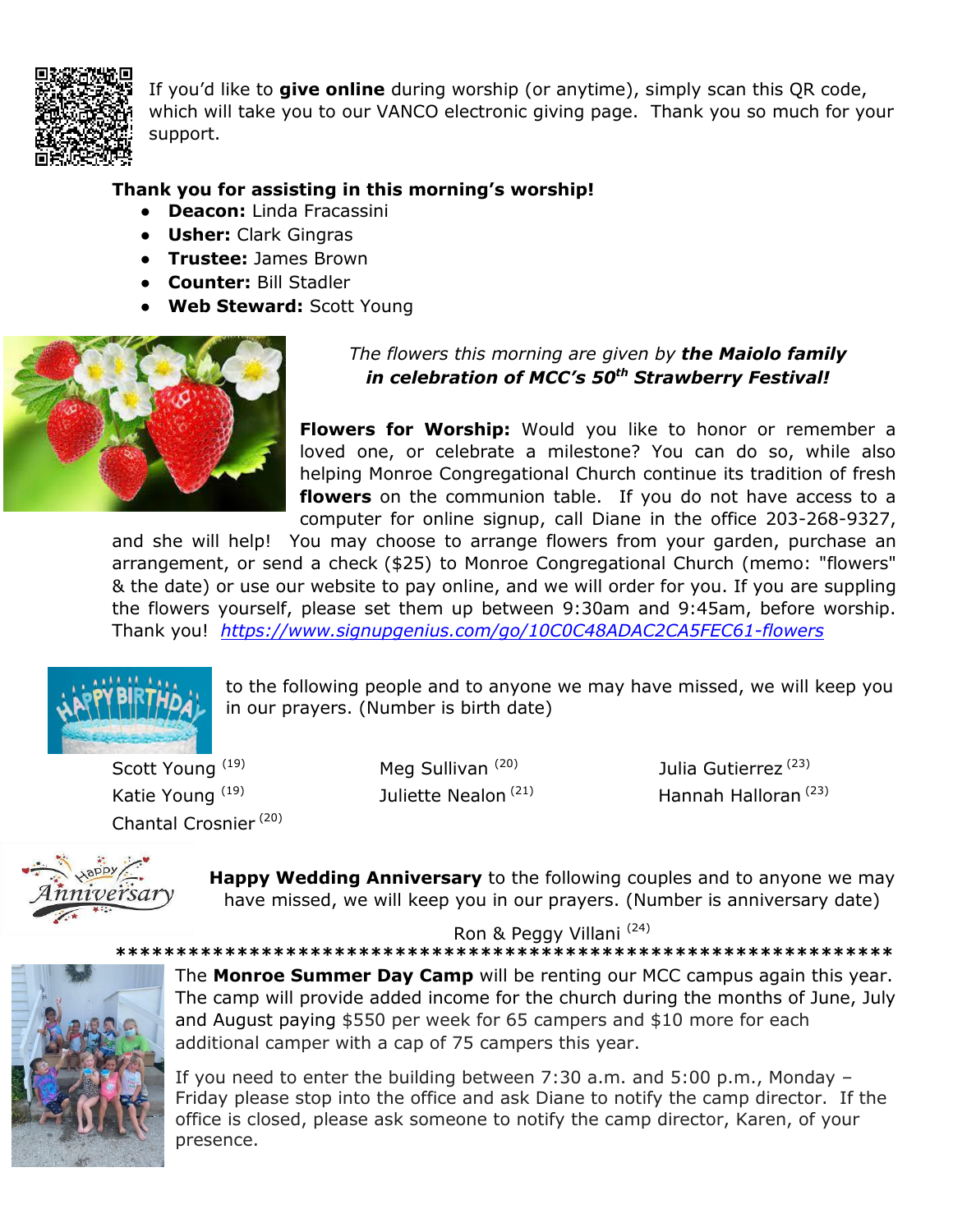# **Christian Education**

*June 17 – Picking, Set-up for 50th Annual Strawberry Festival*



**This Month in Senior PF:** 

*June 18, 19 – 50th Annual Strawberry Festival! Picking, Smoothies, Runners, Trash Team June 26 – Trust & Teambuilding*

## **Outreach**

The **Mustard Seed Thrift Shoppe** needs YOU! If you have a couple of hours to spare either on Tuesdays, Fridays or Saturdays, we are looking for your help. **Summer sorting, tagging and hanging happens on Tuesdays at 9:30AM.** Volunteers will help you with what needs to be done. Sales associates are needed for two-hour shifts starting from 10AM to 3PM on Fridays and Saturdays. A procedure list can be emailed or you can visit

the Shoppe when someone is manning the counter. It's fun and quite rewarding. Please contact Susie Cuseo with any questions or comments at [thecuseos@yahoo.com](mailto:thecuseos@yahoo.com) or 203- 268-0280.

#### **\*\*\*\*\*\*\*\*\*\*\*\*\*\*\*\*\*\*\*\*\*\*\*\*\*\*\*\*\*\*\*\*\*\*\*\*\*\*\*\*\*\*\*\*\*\*\*\*\*\*\*\*\*\*\*\*\*\*\*\*\*\*\*\***

#### **Fellowship**





**Young At Heart's n**ext luncheon will be on Thursday, **June 23rd at 12 pm Old Towne Restaurant, 60 Quality St, Trumbull, CT 06611 Please RSVP** to Carol Viellette at (203)268-2565 or [CV31@gmail.com](mailto:CV31@gmail.com)

## **MCC Book Club is open to all church members.**

For more information, please call Paula Haggstrom 203-452-0850 email: [pjsh55@gmail.com](mailto:pjsh55@gmail.com) We will continue meet via Zoom.



**July 20th, 7 pm** - The Last Mona Lisa by Jonathan Santlofer, Host: Julie McClenathan **August 17 th, 7 pm** - The Giver of Stars by Jojo Moyes, Host: Kristina Logan



**Prayer Partners** Look for signups in August. It's so easy to do: complete the sign-up sheet, receive a letter in the mail from Susie Cuseo with the name of who to pray for, share a conversation with them during coffee hour, send them a card or note in the mail using the church's address as the return and then meet in May 2023 at the "Big Reveal"

potluck to find out who's been praying for you. Contact Susie Cuseo with any questions or comments at [thecuseos@yahoo.com](mailto:thecuseos@yahoo.com) or 203-268-0280.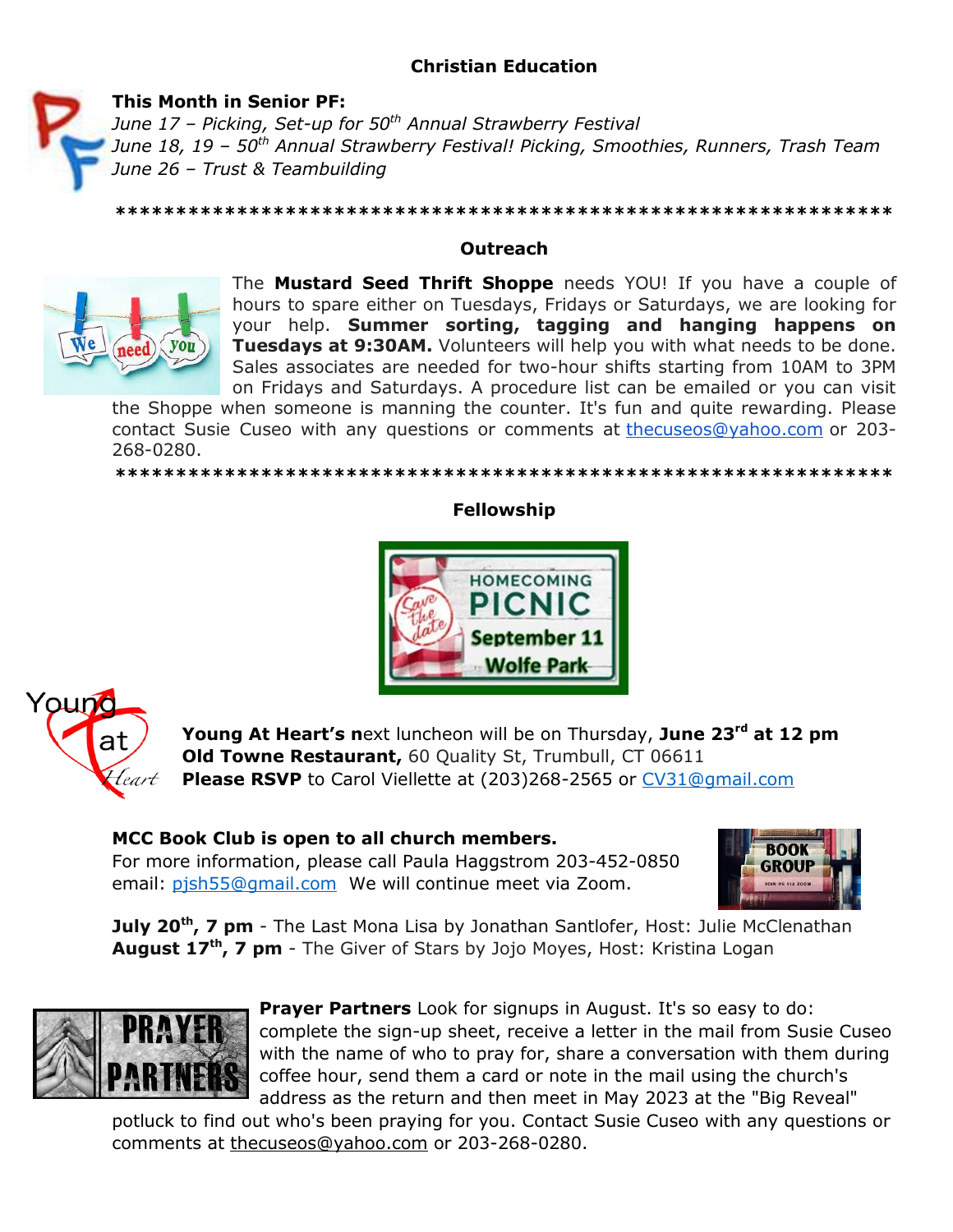## *In Our Prayers*

**Michael Barresi** (Maria's Son); **Jennifer Bittar** (Loraine Zeiner's friend); **Jackie Bleakney; Byron Brown & Bruce Bryant** (friends of Will Duchon); **Cheryl Ciambriello**  (Wendy Colegrove's friend); **Lori Cimeno** (Peggy & Ron Villani's Daughter); **Dot Dralus**; **Matt Duchon**; **Bruno Forte** (friend of Nancy Hedine); **David Fischman** (Sue Granello's Friend); **Marge Fox**; **Fern Griffith** (Ashley Levin's friend); **Karen Guinness** (Jennifer Nivison's friend); **Gina & Liz** (Wendy Colegrove's friends); **Gary & Nancy Hedine; Mary & Rachel Heerema** (Julia Gutierrez's mom & sister); **Bob Heffernan** (Ann Zeiner's sonin-law); **Brian Hopkins** (Donna Konkol's cousin); **Bill Irwin** (Cheri's husband); **Vera James** (Jenn Wissink's mother); **Kelti** (friend of Liska Gutierrez); **Walter Lane** (Marge Fox's brother-in-law); **Danny Larkin** (Donna Konkol's relative); **Mary-Margaret Logan**  (Andrew's mother); **Monica Lynch** (Bethany Dupuis' friend); **Jacquie MacLean** (Jennifer Nivison's friend); **Nicole Malia**; **Mike** (Janie Allen's son); **Mike** (Dot's friend); **Jean Moffat**; **Olivia Morrison** (Donna Nickdow's niece); **Joe Mumper** (Julie McClenathan's friend); **Bert Muizullis; Kathy Nivison** (Andy's mother); **Pat Nugent**; **Ocampo family**  (friends of Liska Gutierrez); **Missy Olson; Osborne** (Colegrove's Family friend); **Dean Perosino** (Gayle Hammond's brother); **Donna Parratt; Geno Piacentini** (Karen MacDonald's husband); **P.T. Philip** (Liz Sampson's father); **Norman & Jan Ricker** (Linda & Jack Fracassini's friend); **Regina Roberts** (Kathy Maiolo's niece); **Alfredo Rodriguez**  (Osirus Gutierrez's cousin); **Noah Santiago** (Shari Carrano's great-grandson); **Connor Scalia** (Jen Nivison's friend); **Carlos Serrano** (Kathy Maiolo's cousin); **Yessika Siccardi**  (Sampson family friend); **Bernie Sippin**; **John Skarupa** (Barb Pellegrino's brother); **Christine Stadler; Christian** & **Dain Steiner** (Julie McClenathan's nephews); **Claire Stenzel** (June & Myron Wininger's granddaughter); **Olga Terwilliger** (Nancy Hedine's sister-in-law); **Ian and Dick Thompson** (Gary's cousins); **Richard Turco** (Jack Fracassini's cousin); **Susan Walker**; **Charles L. Wynn, Sr.,** (and his mother) **Alleane**  (friends of Will Duchon); **Allen Zeiner** (Ann Zeiner's son); **Ann Zeiner** 

**The concerns of our world:** *The people of Ukraine; LGBTQ+ children and their families facing discrimination; those who serve or live in war or conflict zones around the world; first responders and those who serve in law enforcement; those who suffer discrimination; those who struggle with mental illness, addiction, divorce or separation; Caregivers; the homeless, homebound and refugees; Our friends living on the Cheyenne River Sioux Reservation and in Oaxaca, Mexico*

**Those serving in the military, veterans & their families:** Washington: *Rachel Hoffman* (*Vaughan* Askue's daughter), Virginia: *Chris Meneses* (Loraine Zeiner's friend), Georgia: *Zachary Peters* (Jacob Parker-Burgard's cousin), Kuwait: *Jon Sanchez* (Don Whiteley's grandson-in-law), South Carolina: *Bob Peters* (Don Parker-Burgard's brotherin-law)